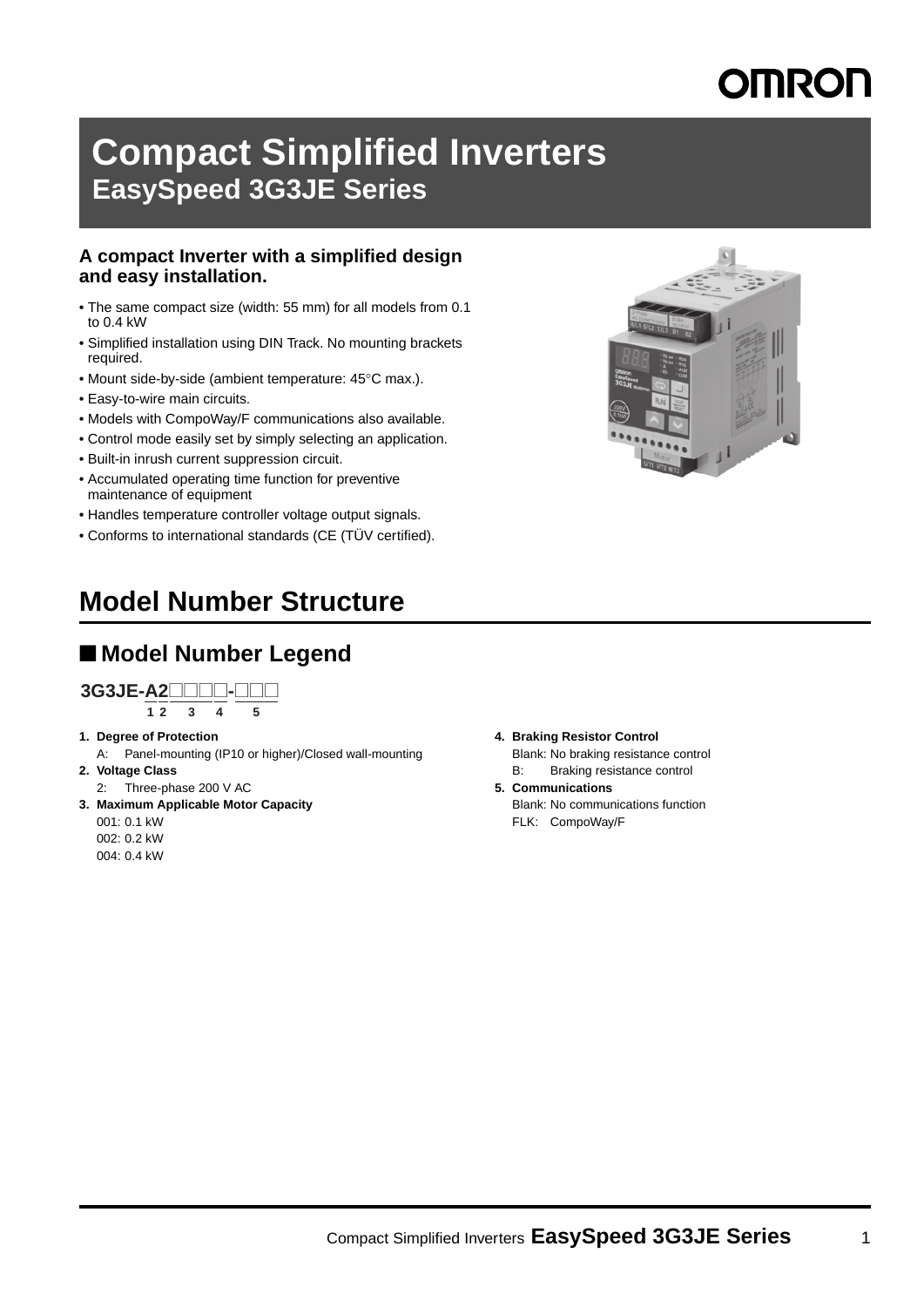# **Ordering Information**

### ■ **Inverters**

| Model number<br><b>Maximum motor capacity</b> |                                 | 3G3JE           |                  |                  |  |  |
|-----------------------------------------------|---------------------------------|-----------------|------------------|------------------|--|--|
|                                               |                                 | $0.1$ kW        | $0.2$ kW         | 0.4 kW           |  |  |
| No braking<br>resistance control              | <b>Standard models</b>          | 3G3JE-A2001     | 3G3JE-A2002      | 3G3JE-A2004      |  |  |
|                                               | <b>Communications</b><br>models | 3G3JE-A2001-FLK | $- - -$          |                  |  |  |
| Braking resistance Standard models            |                                 | $- - -$         | 3G3JE-A2002B     | 3G3JE-A2004B     |  |  |
| control                                       | <b>Communications</b><br>models | $- - -$         | 3G3JE-A2002B-FLK | 3G3JE-A2004B-FLK |  |  |

# ■ **Options (Order Separately)**

| <b>Product name</b> | <b>Specifications</b> | Model number   | <b>Description</b>                                                                                                                                                                                     |
|---------------------|-----------------------|----------------|--------------------------------------------------------------------------------------------------------------------------------------------------------------------------------------------------------|
| Fan Unit            | Special for the 3G3JE | 3G3JE-PFAN2004 | Replacement for the existing cooling fan in the<br>Inverter.<br>Replace the cooling fan if it has reached the<br>end of its service life or if a warning of cooling<br>fan failure (E07) is indicated. |
| Input Noise Filter  | For three-phase 200 V | 3G3AX-NFI22    | Connect this Filter to the power input side to<br>suppress noise entering the Inverter from the<br>power line and reduce noise leaking from the<br>Inverter into the power line.                       |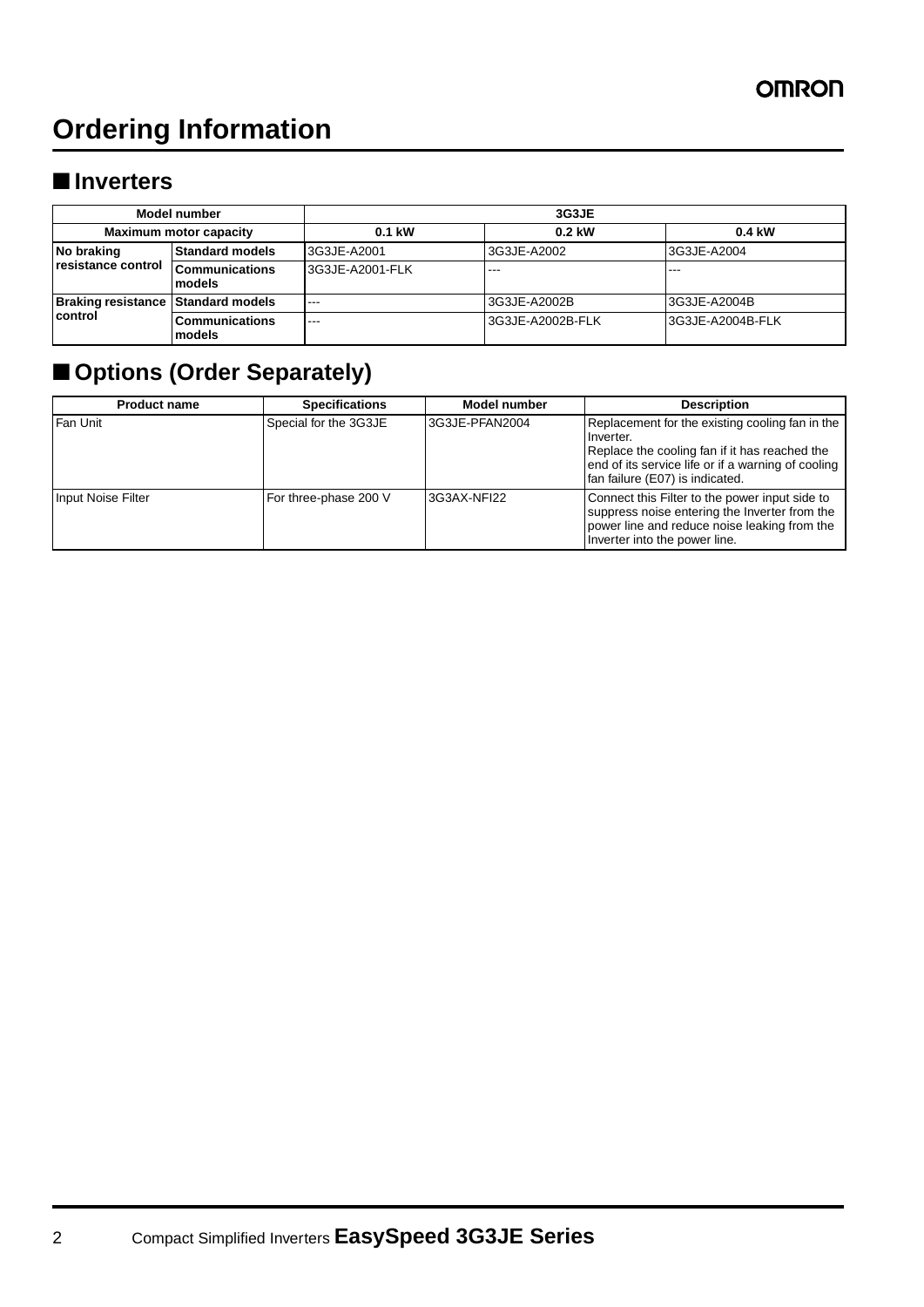# **Specifications**

### ■ **Ratings**

| Item                  | Three-phase 200-V AC models<br>(3G3JE)                            | A2001                                                                                                           | A2002                                                                                                                                                                                      | A2004 |  |  |
|-----------------------|-------------------------------------------------------------------|-----------------------------------------------------------------------------------------------------------------|--------------------------------------------------------------------------------------------------------------------------------------------------------------------------------------------|-------|--|--|
| Power                 | Rated voltage and power supply                                    | Three-phase 200 to 230 V AC at 50/60 Hz                                                                         |                                                                                                                                                                                            |       |  |  |
| supply                | Allowable voltage fluctuation                                     | $-15$ to 10%                                                                                                    |                                                                                                                                                                                            |       |  |  |
|                       | Allowable frequency fluctuation                                   | ±5%                                                                                                             |                                                                                                                                                                                            |       |  |  |
|                       | Input power supply capacity (kVA) (See note 1.)                   | 0.4                                                                                                             | 0.7                                                                                                                                                                                        | 1.2   |  |  |
|                       | Heat radiation (W) (See note 2.)                                  | 6.8                                                                                                             | 14.8                                                                                                                                                                                       | 21.9  |  |  |
|                       | Approximate weight (kg)                                           | 0.3                                                                                                             | 0.4                                                                                                                                                                                        | 0.4   |  |  |
| <b>Cooling method</b> |                                                                   | Self cooling<br>Forced cooling                                                                                  |                                                                                                                                                                                            |       |  |  |
|                       | Maximum motor capacity (kW)                                       | 0.1                                                                                                             | 0.2                                                                                                                                                                                        | 0.4   |  |  |
| Output                | Rated output capacity (kVA)                                       | 0.3                                                                                                             | 0.5                                                                                                                                                                                        | 1.0   |  |  |
| specifica-<br>tions   | Rated output current (A)                                          | 0.8                                                                                                             | 1.4                                                                                                                                                                                        | 2.5   |  |  |
|                       | Rated output voltage (V)                                          | Three-phase 200 to 230 V AC                                                                                     |                                                                                                                                                                                            |       |  |  |
|                       | <b>Maximum output frequency</b>                                   | 120 Hz                                                                                                          |                                                                                                                                                                                            |       |  |  |
|                       | Short-circuit current rating for power output (motor output) (A)  | 36<br>54                                                                                                        |                                                                                                                                                                                            |       |  |  |
| connection)           | Short-circuit designation for auxiliary circuit (braking resistor |                                                                                                                 | No short-circuit protection                                                                                                                                                                |       |  |  |
| Control               | Power supply harmonics countermeasures                            | AC reactor                                                                                                      |                                                                                                                                                                                            |       |  |  |
| character-<br>istics  | <b>Control method</b>                                             | Sine wave PWM (V/f control)                                                                                     |                                                                                                                                                                                            |       |  |  |
|                       | <b>Carrier frequency</b>                                          | 4 kHz/7 kHz (switched according to setting)                                                                     |                                                                                                                                                                                            |       |  |  |
|                       | Frequency control range                                           | 0.0 to 120 Hz                                                                                                   |                                                                                                                                                                                            |       |  |  |
|                       | <b>Frequency precision</b><br>(temperature characteristics)       | $\pm 0.3\%$ of frequency reference (-10 to 50 $\degree$ C)                                                      |                                                                                                                                                                                            |       |  |  |
|                       | <b>Frequency setting resolution</b>                               | Digital commands:                                                                                               | 0.1 Hz (less than 100 Hz)                                                                                                                                                                  |       |  |  |
|                       |                                                                   |                                                                                                                 | 1 Hz (100 Hz or greater)<br>Time-proportional pulse input: $\pm 0.5\%$ of frequency reference                                                                                              |       |  |  |
|                       | <b>Overload capacity</b>                                          | 150% of rated output current for 1 min                                                                          |                                                                                                                                                                                            |       |  |  |
|                       | <b>External frequency set signal</b>                              | Time-proportional pulse input                                                                                   |                                                                                                                                                                                            |       |  |  |
|                       | Acceleration/deceleration times                                   | 0.1 to 999 s (independent acceleration and deceleration time settings)                                          |                                                                                                                                                                                            |       |  |  |
|                       | <b>Braking torque</b>                                             | Approx. 20% (with no Braking Resistor connected)<br>Approx. 100% (with Braking Resistor connected)              |                                                                                                                                                                                            |       |  |  |
|                       | Voltage/frequency characteristics                                 | Constant torque characteristics or gradually decreasing torque characteristics<br>(with automatic torque boost) |                                                                                                                                                                                            |       |  |  |
| <b>Protective</b>     | <b>Motor protection</b>                                           | Protection by electronic thermal                                                                                |                                                                                                                                                                                            |       |  |  |
| functions             | Instantaneous overcurrent protection                              | Stops at approx. 250% of rated output current.                                                                  |                                                                                                                                                                                            |       |  |  |
|                       | Overcurrent protection                                            |                                                                                                                 | Stops in 1 min at approximately 150% of rated output current.                                                                                                                              |       |  |  |
|                       | Overvoltage protection                                            | Stops when main-circuit DC voltage is approximately 410 V.                                                      |                                                                                                                                                                                            |       |  |  |
|                       | Undervoltage protection                                           | Stops when main-circuit DC voltage is approximately 200 V.                                                      |                                                                                                                                                                                            |       |  |  |
|                       | Momentary power interruption restart selection                    | interruption                                                                                                    | Select from not restarting (stops for interruption of 15 ms or longer), continuing operation if<br>power is restored within approx. 0.5 s, or continuing operation regardless of length of |       |  |  |
|                       | <b>Radiation fin overheating</b>                                  | Temperature is detected by a thermistor.                                                                        |                                                                                                                                                                                            |       |  |  |
|                       | <b>Grounding protection</b>                                       | Protected by overcurrent protection.                                                                            |                                                                                                                                                                                            |       |  |  |
|                       | <b>Charge indicator</b>                                           | Lit until the main circuit DC voltage drops to 60 V or less.                                                    |                                                                                                                                                                                            |       |  |  |
| Environ-              | Location                                                          | Inside a control panel (with no corrosive gas, dust, etc.)                                                      |                                                                                                                                                                                            |       |  |  |
| ment                  | Ambient operating temperature                                     | $-10$ to $50^{\circ}$ C                                                                                         |                                                                                                                                                                                            |       |  |  |
|                       | Ambient operating humidity                                        | 5% to 85% (with no condensation)                                                                                |                                                                                                                                                                                            |       |  |  |
|                       | Shipping and storage temperature                                  | $-20$ to $60^{\circ}$ C                                                                                         |                                                                                                                                                                                            |       |  |  |
|                       | Shipping and storage humidity                                     | 5% to 85% (with no condensation)                                                                                |                                                                                                                                                                                            |       |  |  |
|                       | Altitude                                                          | 1,000 m max.                                                                                                    |                                                                                                                                                                                            |       |  |  |
|                       | <b>Insulation resistance</b>                                      | 5 M $\Omega$ min.                                                                                               |                                                                                                                                                                                            |       |  |  |
|                       | <b>Vibration resistance</b>                                       | 9.8 m/s <sup>2</sup> max.                                                                                       |                                                                                                                                                                                            |       |  |  |
| Degree of protection  |                                                                   | IP20                                                                                                            |                                                                                                                                                                                            |       |  |  |

Note: 1. The power supply capacity is the capacity for the Inverter's rated output. It will vary depending on the impedance at the input power supply. (The input power supply's power factor fluctuates, so it can be improve

## ■ Certified Standards

| <b>Safety standards</b> | <b>EN 61800-5-1 (Pollution Level 2/Overvoltage Category II)</b> |
|-------------------------|-----------------------------------------------------------------|
| <b>IEMC Directive</b>   | EN61800-3                                                       |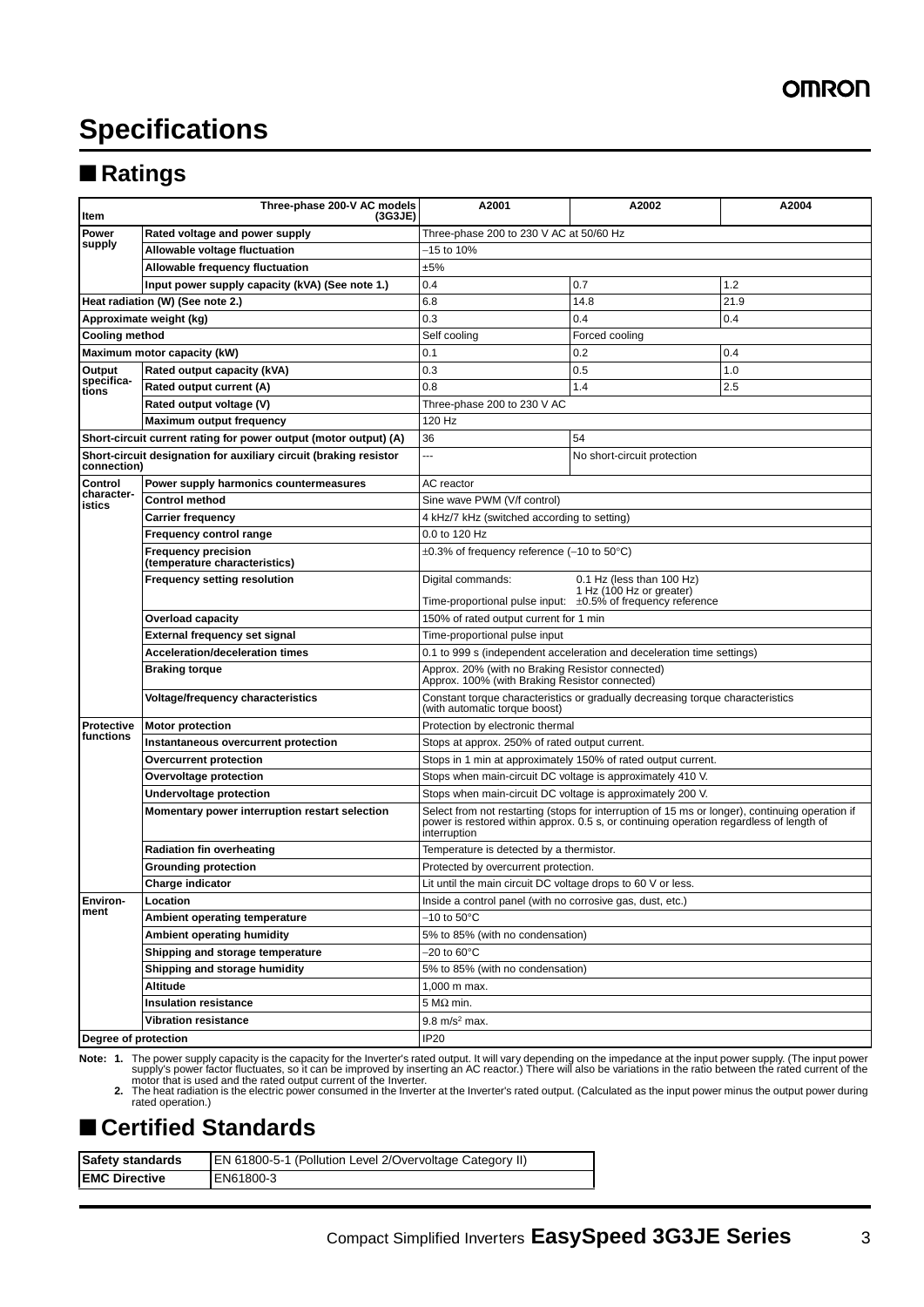# **Dimensions**

**Note:** All units are in millimeters unless otherwise indicated.

### ■ **Inverter**

## **3G3JE-A2001/-A2002/-A2004: Three-phase 200-V AC Input**







#### **Panel Mounting Dimensions**



**Note:** All models are the same size.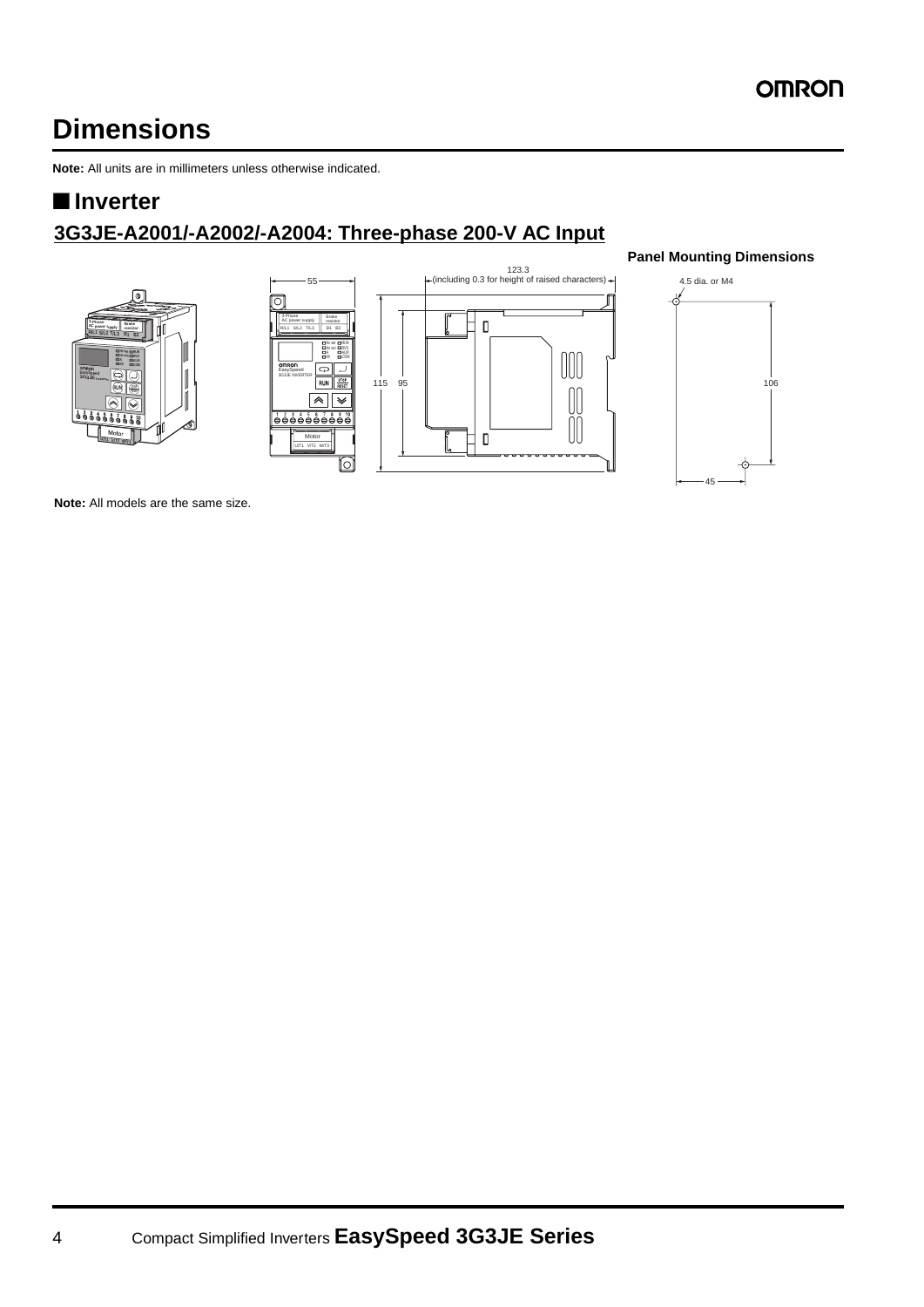# **Nomenclature and Functions**

### ■ **Indicators**



# ■ **Digital Operator Part Names**

|                             | <b>Name</b>                   | <b>Function</b>                                                                                                                                                                                                 |
|-----------------------------|-------------------------------|-----------------------------------------------------------------------------------------------------------------------------------------------------------------------------------------------------------------|
| 8.8.8                       | Data display                  | Displays relevant data items, such as frequency reference, output frequency, output current,<br>parameters, parameter set values, and accumulated operating time.                                               |
| $\Box$ Hz set               | Frequency reference           | The Hz set indicator is lit when the frequency reference is displayed on the data display.                                                                                                                      |
| $\Box$ Hz out               | Output frequency              | The Hz out indicator is lit when the output reference is displayed on the data display.                                                                                                                         |
| $\Box$ A                    | Output current                | The A indicator is lit when the output current is displayed on the data display.                                                                                                                                |
| $\Box$ Kh                   | Accumulated operating<br>time | The Kh indicator is lit when the accumulated operating time is displayed on the data display.                                                                                                                   |
| $\Box$ Run                  | <b>RUN</b>                    | The RUN indicator is lit while the Inverter is operating.                                                                                                                                                       |
| $\Box$ RVS                  | Reverse operation             | The RVS indicator is lit while the Inverter is operating in reverse.                                                                                                                                            |
| $\Box$ ALM                  | Alarm                         | The ALM indicator is lit when a fault is detected and a protective function has been triggered.<br>(The error contents can be monitored in RUN Mode.)                                                           |
| $\Box$ COM                  | Communicating                 | The COM indicator is lit while communications are in progress (sending or receiving).<br>(Communications models only.)                                                                                          |
|                             | Mode Key                      | Switches the simple indicators (setting/monitoring indicators) in RUN Mode. When this key is<br>pressed for one second or longer, the mode changes from the RUN Mode to the Initial Settings<br>Mode.           |
| ل                           | <b>Enter Key</b>              | Enters set values, display items, etc. When this key is pressed for one second or longer, the mode<br>changes from the RUN Mode to the Adjustment Mode.                                                         |
| <b>RUN</b>                  | <b>RUN Key</b>                | Starts the Inverter. (This applies only when the operation using the Digital Operator has been<br>selected.)                                                                                                    |
| <b>STOP</b><br><b>RESET</b> | STOP/RESET Key                | Stops the Inverter. Also, clears error when an error has been detected and a protection function<br>has been triggered. (This applies only when the operation using the Digital Operator has been<br>selected.) |
| 《                           | <b>Increment Key</b>          | These keys increment or decrement the displayed set value. They also change parameters in the<br>Adjustment Mode or Initial Settings Mode.                                                                      |
| $\checkmark$                | Decrement Key                 |                                                                                                                                                                                                                 |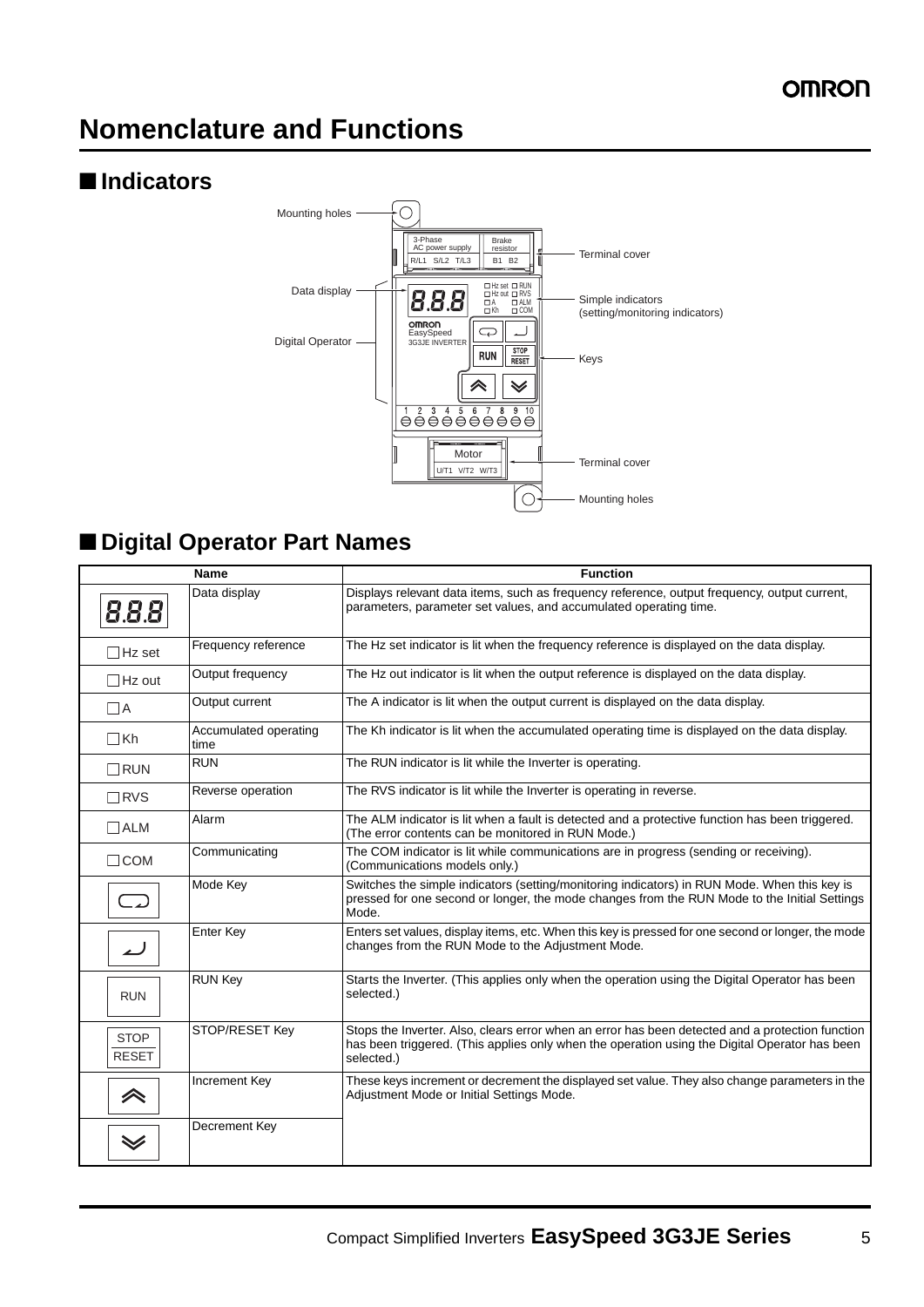#### ■ **Terminal Block Locations of Terminals**  $\circ$ Main circuit input terminals 00000 Hz set Hz out A Kh RUN RVS ALM COM 8.8.8  $\overline{\mathcal{C}}$  $\Box$ EasySpeed 3G3JE INVERTER  $\frac{\text{STOP}}{\text{RESET}}$ **RUN** <mark></mark>  $\checkmark$ Control circuit terminals  $\circledcirc$ Main circuit output terminals

# ■ Main Circuit Terminals **Arrangement of Input Terminals**



### **Arrangement of Output Terminals**



# ■ **Control Circuit Terminals**

### **Arrangement of Terminals**



### **Descriptions of Terminals Standard Models**

| <b>Terminal</b>         | <b>Standard</b><br>models | <b>Communications</b><br>models |
|-------------------------|---------------------------|---------------------------------|
| 1                       | 24 VDC                    | $RS-485 (+)$                    |
| $\overline{2}$          | SS <sub>0</sub>           | $RS-485(-)$                     |
| $\overline{\mathbf{3}}$ | SS <sub>1</sub>           | 24 VDC                          |
| $\overline{4}$          | <b>STF</b>                | <b>STF</b>                      |
| $\overline{5}$          | <b>STR</b>                | <b>STR</b>                      |
| 6                       | SC                        | SC                              |
|                         | $ALM (+)$                 | $ALM (+)$                       |
| 8                       | $ALM(-)$                  | $ALM(-)$                        |
| 9                       | $STA (+)$                 | $STA (+)$                       |
| 10                      | $STA(-)$                  | $STA(-)$                        |

|      | Symbol          | <b>Name</b>                               | <b>Function</b>                                                                                                         | <b>Specifications</b>                   |  |
|------|-----------------|-------------------------------------------|-------------------------------------------------------------------------------------------------------------------------|-----------------------------------------|--|
|      |                 | Input 24 VDC Internal 24-V power supply   | The 24-V DC power supply input for<br>Inverter control circuits. Do not use this<br>power supply for any other purpose. | Photocoupler<br>(24 V DC, 5 mA<br>max.) |  |
|      | SS <sub>0</sub> | Multi-step speed reference<br>selection 0 | SS0 and SS1 combine to select the<br>multi-step speed reference.                                                        |                                         |  |
|      | SS <sub>1</sub> | Multi-step speed reference<br>selection 1 |                                                                                                                         |                                         |  |
|      | <b>STF</b>      | Forward/stop command                      | Forward operation command                                                                                               |                                         |  |
|      | <b>STR</b>      | Reverse/stop command                      | Reverse operation command                                                                                               |                                         |  |
|      | SC              | External power supply common              | Common terminal for when internal 24-<br>V power supply is not used.                                                    |                                         |  |
| Out- | $ALM (+)$       | Alarm output                              | Output when an alarm occurs.                                                                                            | Open collector                          |  |
| put  | $ALM$ (-)       | Alarm output common                       | Common for ALM                                                                                                          | (30 V DC,<br>50 mA max.)                |  |
|      | $STA (+)$       | Multi-function output                     | Output when the selected operating<br>status is reached.                                                                |                                         |  |
|      | $STA(-)$        | Multi-function output common              | Common for STA                                                                                                          |                                         |  |

### **Descriptions of Terminals**

Ó

| Symbol    | Name                                                                  | <b>Description</b>                                                                                                         |
|-----------|-----------------------------------------------------------------------|----------------------------------------------------------------------------------------------------------------------------|
| R/L1      | Power supply inputs                                                   | Inputs for connecting three-phase 200-to-                                                                                  |
| S/L2      |                                                                       | 230-V AC power supply.                                                                                                     |
| T/L3      |                                                                       |                                                                                                                            |
| U/T1      | Motor outputs                                                         | Three-phase power supply outputs for driving                                                                               |
| V/T2      |                                                                       | the motor.                                                                                                                 |
| W/T3      |                                                                       |                                                                                                                            |
| <b>B1</b> | Between B1 and B2:<br><b>Braking Resistor</b><br>connection terminals | Connect between B1 and B2 to connect a<br>Braking Resistor or a Braking Resistor Unit.<br>(3G3JE-A2□□B models with braking |
| <b>B2</b> |                                                                       | resistor control only)                                                                                                     |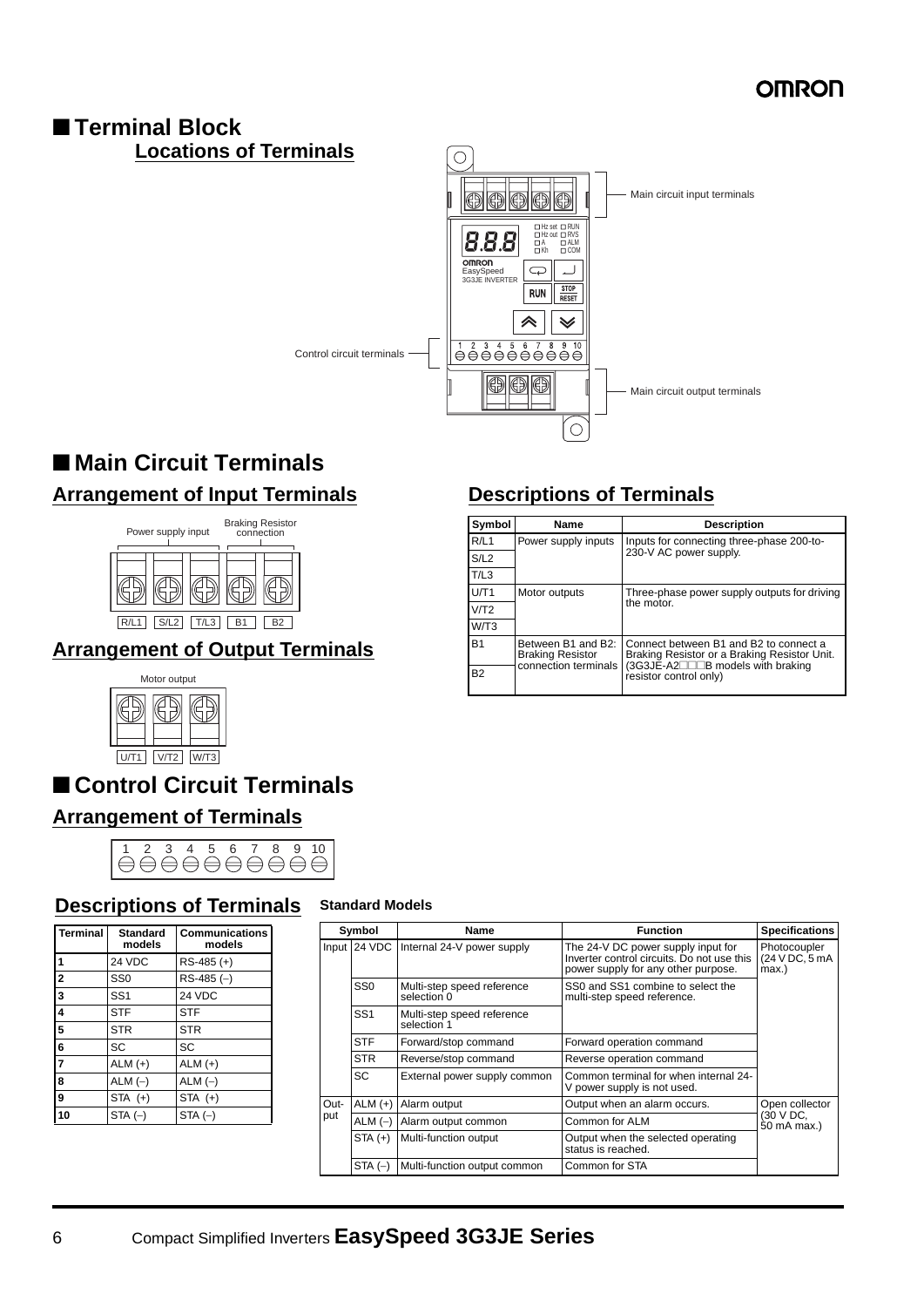# **Connections**

## ■ **Standard Connection Diagrams**

#### **Standard Models**



#### **Communications Models**



**Note:** The Braking Resistor (option) can be connected only to models with braking resistor control.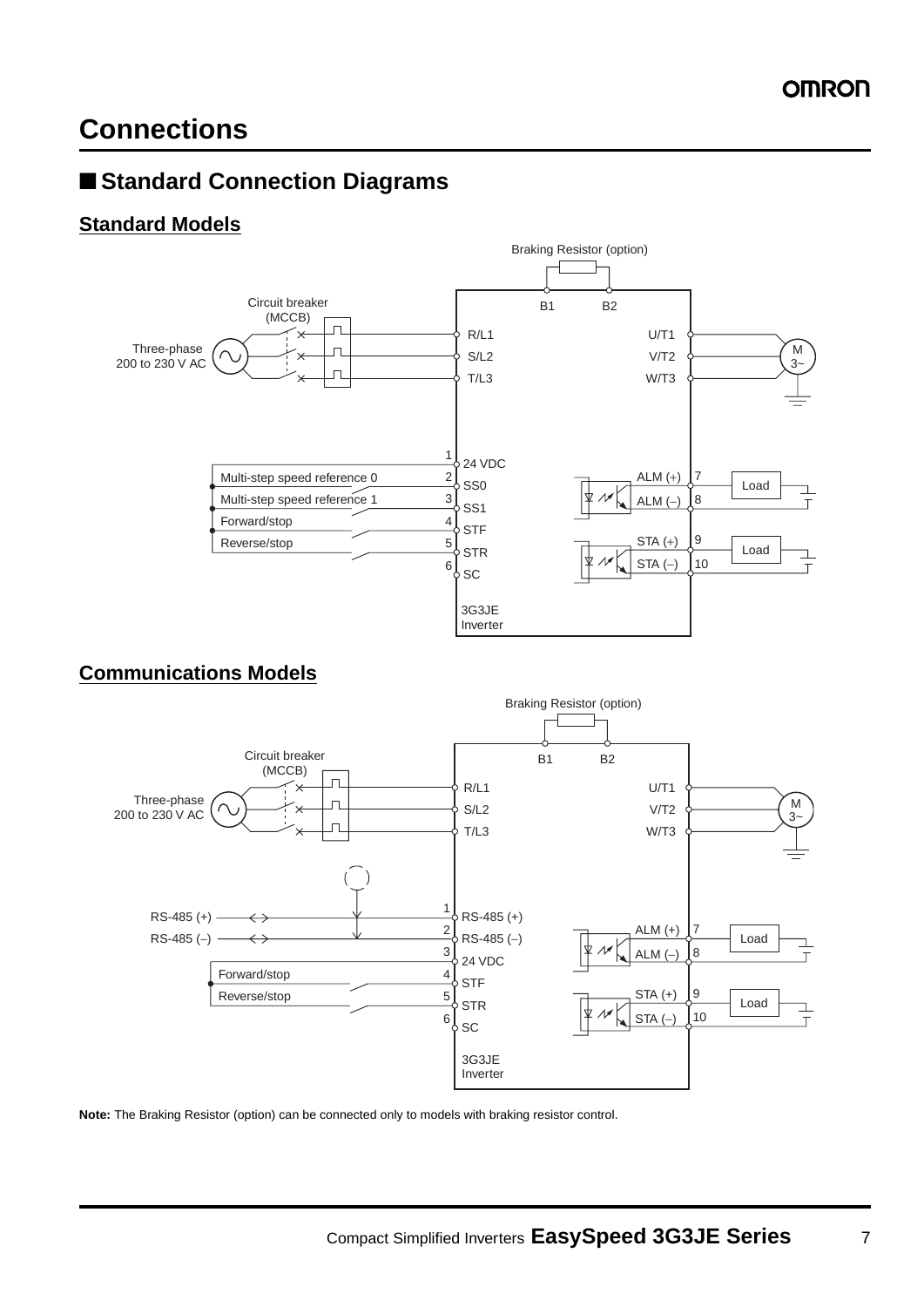# ■ **List of Parameters**

#### **RUN Mode**

| <b>Name</b>                            | Simple indicator                                     | Data display (displayed contents)                | <b>Setting range</b>         | <b>Default</b><br>setting | Unit           |
|----------------------------------------|------------------------------------------------------|--------------------------------------------------|------------------------------|---------------------------|----------------|
| Frequency reference                    | $\Box$ Hz set                                        | The frequency reference is displayed.            | 0.0 to 120                   | 10.0                      | Hz             |
| Output frequency                       | $\Box$ Hz out                                        | The output frequency is displayed.               | ---                          | ---                       | <b>Hz</b>      |
| Output current                         | - I A                                                | The output current is displayed.                 | ---                          | ---                       | $\overline{a}$ |
| Accumulated operating<br>time          | ∏Kh                                                  | The accumulated operating time is displayed.     |                              | ---                       | l Kh           |
| Forward/reverse<br>operation selection | $\Box$ RVS<br>Lit for reverse<br>operation command.) | The selected direction of rotation is displayed. | FWD (FYd)<br>$REV$ ( $rEu$ ) | <b>IFWD</b>               | None           |

**Note: 1.** The setting range of the frequency reference depends on the settings of the frequency reference upper limit (P07) and the frequency reference lower limit (P08).

**2.** Even if the reverse operation command is set, the setting will return to the forward operation command when the power is cycled or Initial Settings Mode is entered.

### **Adjustment Mode**

| <b>Name</b>           | Data display | <b>Description</b>                                                                                                                                      | <b>Setting range</b>        | <b>Default</b><br>setting | Unit |
|-----------------------|--------------|---------------------------------------------------------------------------------------------------------------------------------------------------------|-----------------------------|---------------------------|------|
| Frequency reference 1 | ISP 1        | Used to set internal frequency references.                                                                                                              | 0.0 to 120                  | 10.0                      | Hz   |
| Frequency reference 2 | 5P2          | (Enabled when "MSP" is selected for the frequency<br>reference selection (P11).)                                                                        |                             | 0.0                       |      |
| Frequency reference 3 | 5P3          |                                                                                                                                                         |                             | 0.0                       |      |
| Frequency reference 4 | 5P4          |                                                                                                                                                         |                             | 0.0                       |      |
| Acceleration time     | REE          | The acceleration time is the time required to<br>accelerate from 0% to 100% of the maximum output<br>frequency.                                         | 0.1 to 999                  | 10.0                      | s    |
| Deceleration time     | <b>dEC</b>   | The deceleration time is the time required to<br>decelerate from 100% to 0% of the maximum output<br>frequency.                                         | 0.1 to 999                  | 10.0                      | s    |
| Application selection | Löd          | Sets the V/f pattern as the basic characteristic<br>according to the application.<br><b>CNV: Conveyer applications</b><br>FAN: Fan or pump applications | CNV(Lnu)<br>$FAN$ ( $FRn$ ) | <b>CNV</b>                | None |

**Note: 1.** Set values for SP1 to SP4, ACC, and DEC are changed in increments of 0.1 up to 99.9. From 100 and up they are changed in increments of 1.0.

**2.** The time required to reach the set frequency from 0 Hz, or to reach 0 Hz from the set frequency, is as follows: Acceleration (deceleration) time = Acceleration (deceleration) time value × Frequency reference value ÷ Maximum output frequency set value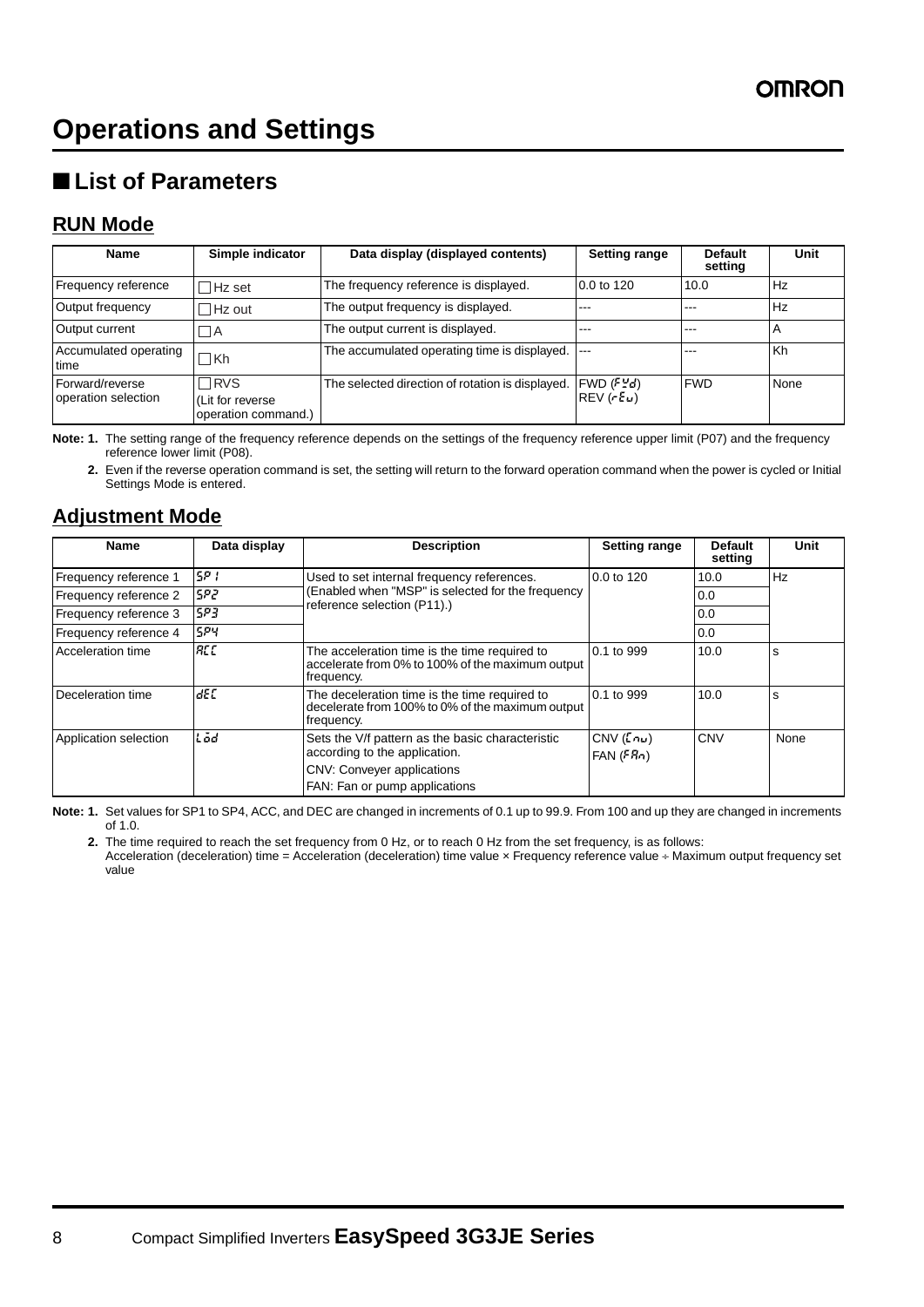### **Initial Settings Mode**

| <b>Display</b>  | <b>Name</b>                                         | <b>Description</b>                                                                                                                                                                                                                                                                                                                                                                                                      | <b>Setting range</b><br>(See note 1.)                                     | <b>Default</b><br>setting                       | Unit      |
|-----------------|-----------------------------------------------------|-------------------------------------------------------------------------------------------------------------------------------------------------------------------------------------------------------------------------------------------------------------------------------------------------------------------------------------------------------------------------------------------------------------------------|---------------------------------------------------------------------------|-------------------------------------------------|-----------|
| P01             | Rated motor current                                 | Used to set the motor's rated current as the standard current for motor<br>overload (E03) detection. (Motor overload protection will be disabled if<br>0.0 A is set.) The normal rated current for a motor with the maximum<br>capacity supported by the Inverter is set as the default.                                                                                                                                | $0.0$ to $2.5$                                                            | $0.1$ kW: $0.6$<br>$0.2$ kW: 1.0<br>0.4 kW: 2.0 | A         |
| P <sub>02</sub> | Accumulated operating<br>time standard              | Used to set the alarm output time for the accumulated operating time<br>alarm (E09).                                                                                                                                                                                                                                                                                                                                    | 0.0 to 99.9                                                               | 20.0                                            | Kh        |
| P03             | DC injection braking fre-<br>quency                 | Used to set functions for applying DC current to an inductive motor to<br>brake the motor. When stopping, DC braking operates at the DC braking                                                                                                                                                                                                                                                                         | $0.0$ to $5.0$                                                            | 3.0                                             | Hz        |
| P04             | Startup DC injection<br>braking time                | standard frequency and below.                                                                                                                                                                                                                                                                                                                                                                                           | 0.0 to 10.0                                                               | 0.0                                             | s         |
| P05             | DC injection braking-to-<br>stop time               |                                                                                                                                                                                                                                                                                                                                                                                                                         | 0.0 to 10.0                                                               | 0.5                                             | s         |
| P06             | Maximum output fre-<br>quency                       | Used to limit the frequency. Also used as a reference frequency for the<br>acceleration time and deceleration time.                                                                                                                                                                                                                                                                                                     | 50.0 to 120                                                               | 60.0                                            | Hz        |
| P07             | Frequency reference<br>upper limit                  | Used to set the upper limit for the frequency reference.                                                                                                                                                                                                                                                                                                                                                                | 0.1 to 120                                                                | 60.0                                            | <b>Hz</b> |
| P08             | Frequency reference<br>lower limit                  | Used to set the lower limit for the frequency reference.                                                                                                                                                                                                                                                                                                                                                                | 0.0 to 120                                                                | 0.0                                             | Hz        |
| P <sub>09</sub> | Momentary power inter-<br>ruption restart selection | Used to select the processing for when main-circuit low voltage protection<br>occurs.<br>0: Do not continue operation.<br>1: Continue operation if power interruption is 0.5 s or less.<br>2: Always continue operation.                                                                                                                                                                                                | 0(2)<br>$\frac{1}{2} \binom{7}{6}$                                        | $\Omega$                                        | None      |
| P <sub>10</sub> | Operation command<br>selection                      | Used to select the command method for starting and stopping the<br>Inverter and the direction of rotation.<br>Use Digital Operator keys.<br>Key:<br>PLC:<br>Use the STF and STR control inputs.                                                                                                                                                                                                                         | Key $(PE3)$<br>$PLC$ $(PLC)$                                              | Key                                             | None      |
| P <sub>11</sub> | Frequency reference<br>selection                    | Used to select the method for inputting frequency references.<br>Use Digital Operator keys.<br>Kev:<br>Use frequency references using multi-step speed reference 0<br>MSP:<br>(SS0) and multi-step speed reference 1 (SS1).<br>T.C:<br>Time-shared proportional pulses using multi-step speed refer-<br>ence 0 (SS0).                                                                                                   | Key $(FEY)$<br>MŚP (55P)<br>TC(EL)                                        | Key                                             | None      |
| P <sub>12</sub> | Multi-function output<br>selection                  | Used to select the function of the multi-function output terminal.<br>0: Not allocated.<br>1: Zero speed (Output turned ON when the output frequency is 0 Hz or<br>operation is stopped.)<br>2: Frequency matching (Output turned ON when the output frequency<br>and the frequency reference are the same.)<br>3: Reverse operation (Output turned ON when the direction of rotation is<br>set for reverse operation.) | 0(0)<br>$\begin{pmatrix} 1 \\ 2 \\ 3 \end{pmatrix}$<br>$3(\mathbf{3})$    | $\Omega$                                        | None      |
| P <sub>13</sub> | Reverse rotation pro-<br>hibit selection            | Used to select the operation for when a reverse rotation command is<br>input.<br>F.R:<br>Forward or reverse rotation<br>FWD: Forward rotation only (Reverse rotation prohibited.)                                                                                                                                                                                                                                       | FR(F, r)<br>FWD(FYd)                                                      | <b>FWD</b>                                      | None      |
| P <sub>14</sub> | Carrier frequency selec-<br>tion                    | Used to set the carrier frequency.<br>4K: 4 kHz<br>7K: 7 kHz                                                                                                                                                                                                                                                                                                                                                            | 4k (YP)<br>7k ('ም)                                                        | 4K                                              | <b>Hz</b> |
| P <sub>15</sub> | Communications unit<br>number                       | Used to set the communications unit number.                                                                                                                                                                                                                                                                                                                                                                             | 0 to 99                                                                   | $\mathbf{1}$                                    | None      |
| P <sub>16</sub> | Communications baud<br>rate                         | Used to set the baud rate.<br>24: 2.4 kbps<br>48: 4.8 kbps<br>96: 9.6 kbps<br>192: 19.2 kbps                                                                                                                                                                                                                                                                                                                            | 2.4 (24)<br>4.8(48)<br>9.6(95)<br>19.2(19.2)                              | 9.6                                             | kbps      |
| P17             | Communications data<br>length                       | Used to set the data length.<br>$7:7$ bits<br>8: 8 bits                                                                                                                                                                                                                                                                                                                                                                 | $\begin{array}{c} 7 \ (7) \\ 8 \ (B) \end{array}$                         | $\overline{7}$                                  | bit       |
| P <sub>18</sub> | Communications stop<br>bits                         | Used to set the number of stop bits.<br>$1:1$ bit<br>$2:2$ bits                                                                                                                                                                                                                                                                                                                                                         | $\begin{pmatrix} 1 \\ 2 \end{pmatrix}$                                    | $\overline{2}$                                  | bit       |
| P <sub>19</sub> | Communications parity                               | Used to set the parity.<br>non:<br>None<br>Even<br>evn:<br>odd:<br>Odd                                                                                                                                                                                                                                                                                                                                                  | non $(n\bar{a}n)$<br>evn $(E_{un})$<br>odd (add)                          | evn                                             | None      |
| P20             | Parameter initialization                            | Initializes the parameter set values (except for the accumulated operating<br>time) when "ini" is selected.                                                                                                                                                                                                                                                                                                             | $\overline{\mathsf{ini}}(\overline{\mathsf{c}}\mathsf{m})$<br>abt $(RbE)$ | abt                                             | None      |
| P21             | Accumulated operating<br>time clear                 | Clears the accumulated operating time to zero when "ini" is selected.                                                                                                                                                                                                                                                                                                                                                   | $\overline{\mathsf{ini}}(\overline{\mathsf{ini}})$<br>abt $(RbE)$         | abt                                             | None      |

**Note: 1.** Set values for P06, P07, and P08 are changed in increments of 0.1 up to 99.9. From 100 and up they are changed in increments of 1.0. **2.** P15 to P19 are not displayed for Standard Models. Refer to the *Communications Manual* for details.

**3.** P11 is not displayed for Communications Models.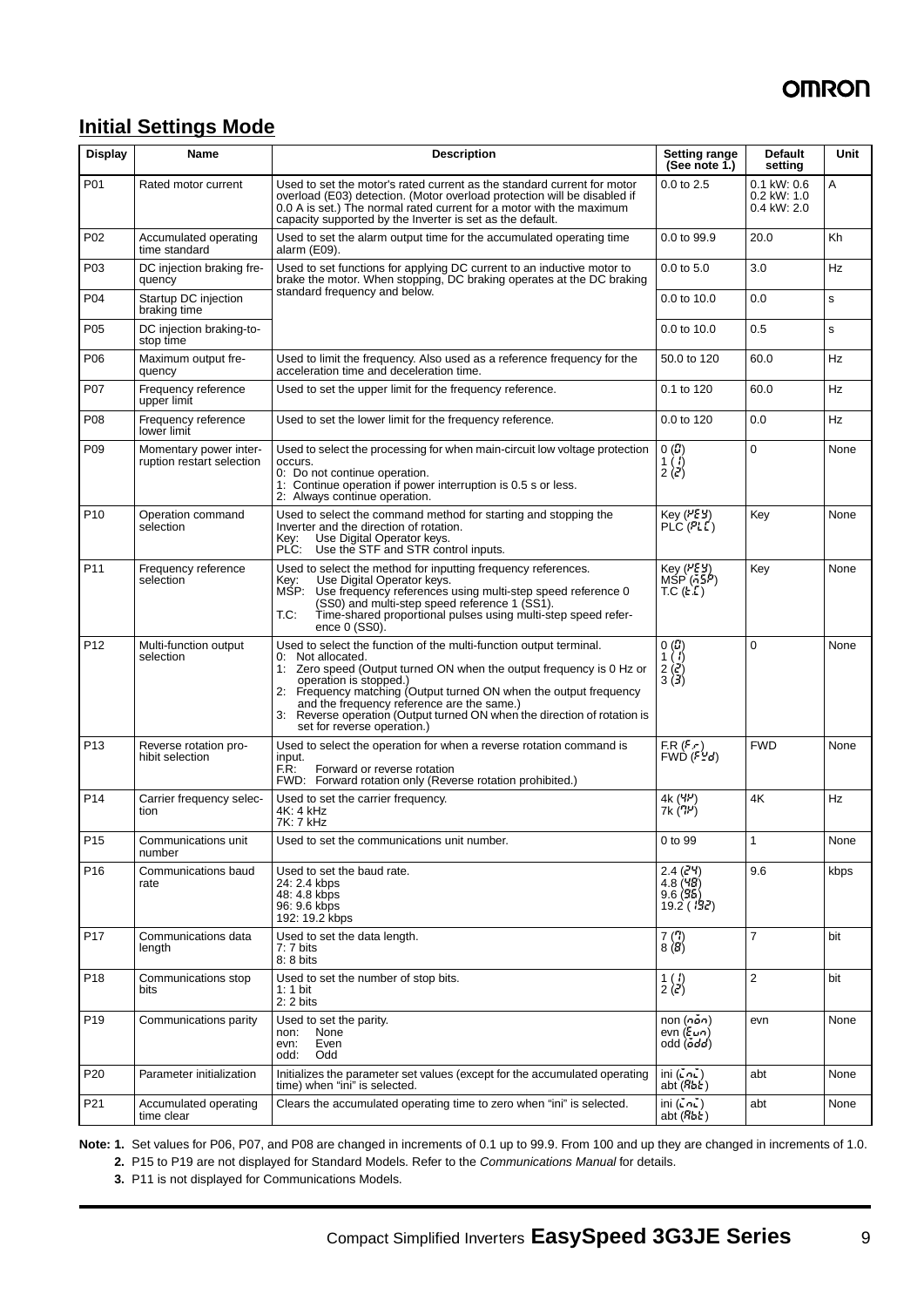### ■ Key Operation Flowchart



**2.** P15 to P19 are displayed only for Communications Models.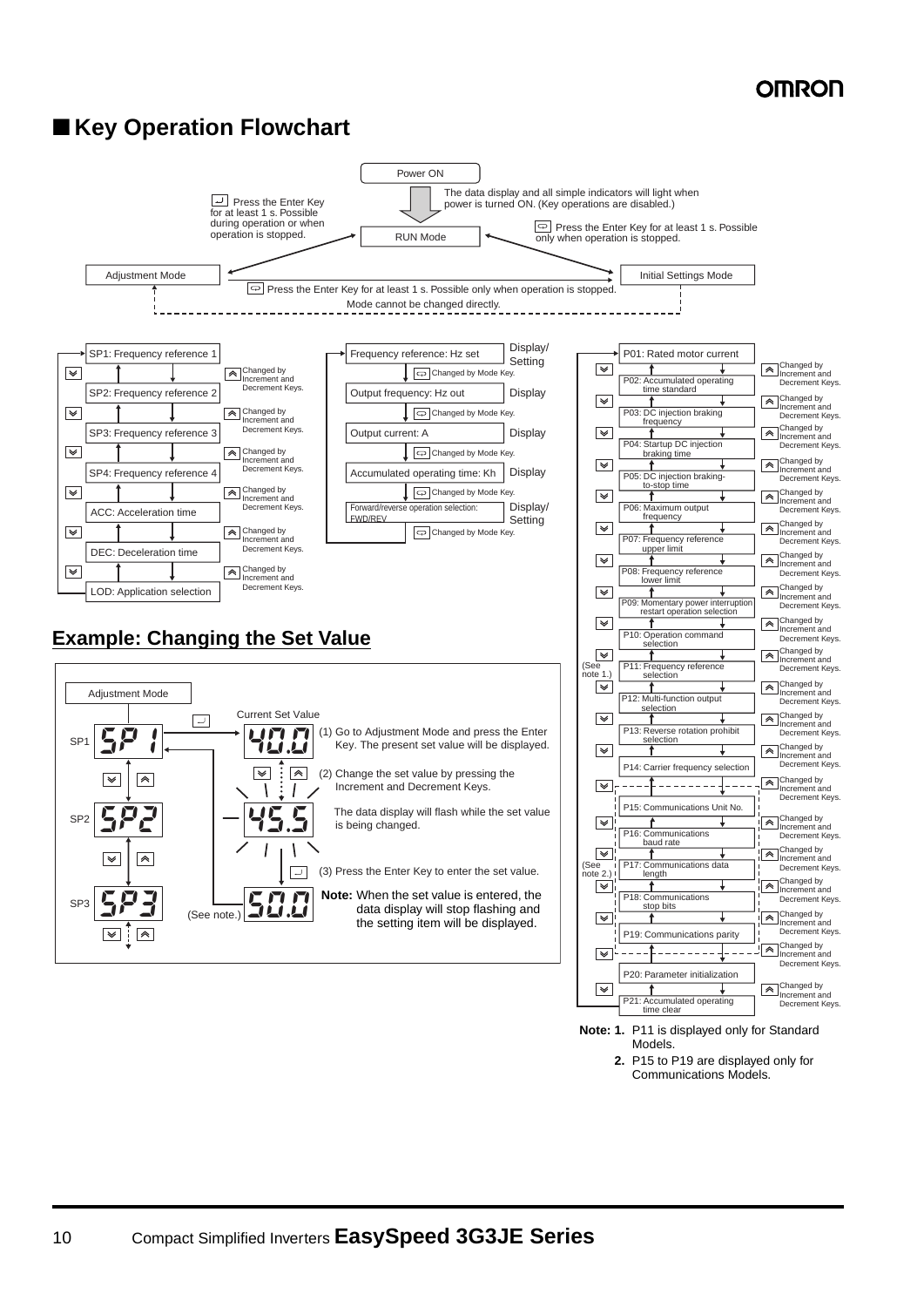**Stop command**

| Mode            | Setting/monitoring item                |                         | <b>Motor operating</b> |                 |                         | <b>Motor stopped</b> |   |  |
|-----------------|----------------------------------------|-------------------------|------------------------|-----------------|-------------------------|----------------------|---|--|
|                 |                                        | Set value<br>monitoring | Set value<br>changes   | Stop<br>command | Set value<br>monitoring | Set value<br>changes |   |  |
| <b>RUN Mode</b> | Frequency reference                    | 0                       | ◯                      | ( )             | ∩                       | . .                  | C |  |
|                 | Output frequency                       | ◯                       | ×                      | ◯               | ◯                       |                      | C |  |
|                 | Output current                         | $\circ$                 | ×                      | $\circ$         | $\circ$                 | ×                    | O |  |
|                 | Accumulated operating<br>time          | $\bigcirc$              | $\times$               | $\bigcirc$      | $\bigcirc$              |                      | O |  |
|                 | Forward/reverse operation<br>selection | $\Omega$                | $\bigcirc$             | ◯               | $\bigcirc$              | ◯                    | a |  |
| Adjustment Mode | Frequency references 1 to              | $\circ$                 | ◯                      | ◯               | $\bigcirc$              | ◯                    | О |  |
|                 | Acceleration/deceleration<br>times     | $\circ$                 | $\times$               | ◯               | $\bigcirc$              | ∩                    | C |  |
|                 | Application selection                  | $\circ$                 | ×                      | ◯               | $\bigcirc$              | ∩                    | O |  |

## ■ **Setting/Monitoring Conditions in Each Mode**

Initial Settings Mode

**Note:** If the power supply is interrupted while a setting is being changed, the change will not be applied when the power supply is turned back ON.

P01 to P21  $\times$   $\times$   $\times$   $\times$   $\times$   $\circ$   $\circ$   $\circ$   $\cdot$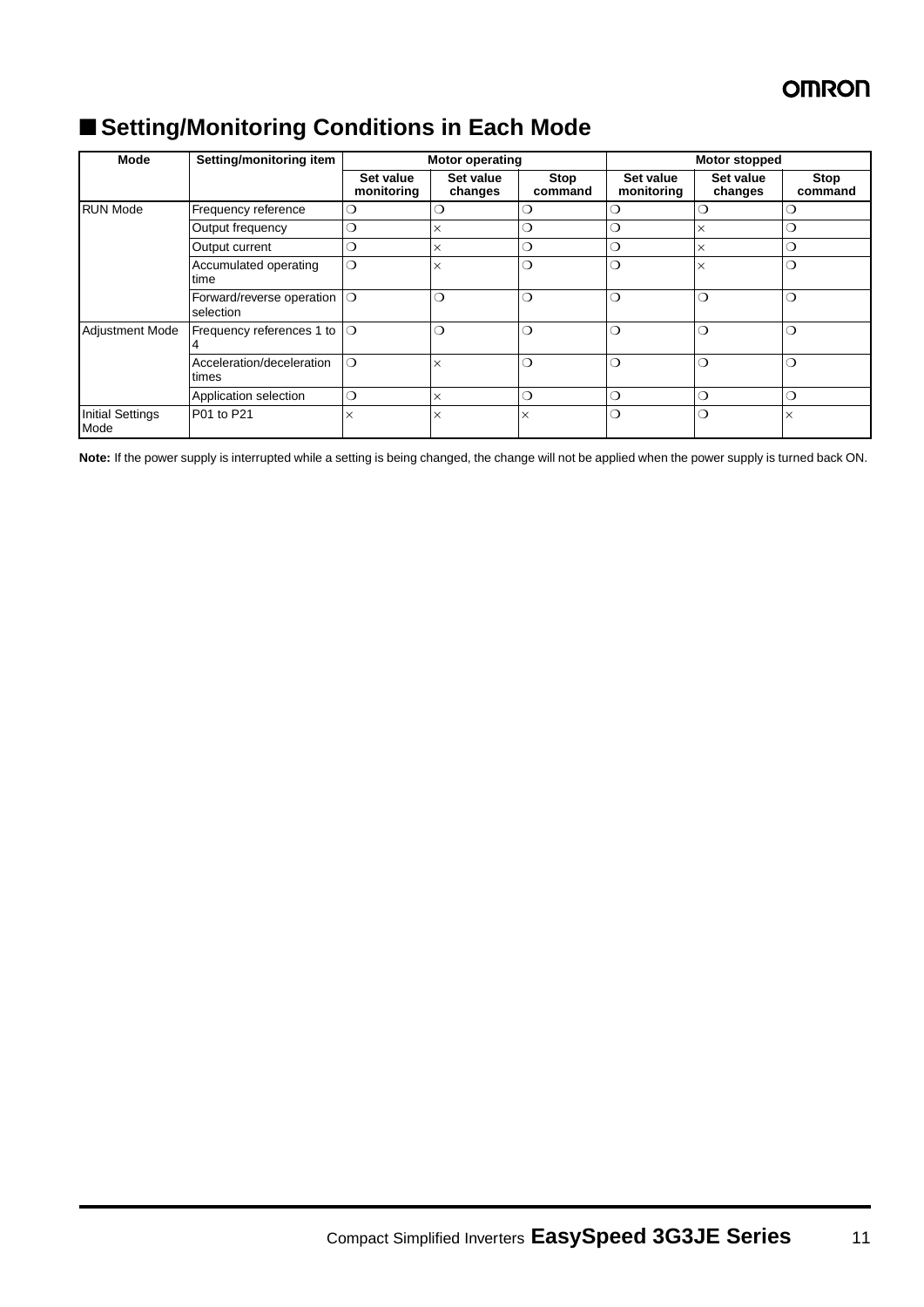# **Protective Functions**

## ■ **Fault Displays and Countermeasures**

| Fault<br>display | <b>Fault and meaning</b>                                                                                                                                                             | Cause                                                                                                                                        | Countermeasure                                                                                                                 |
|------------------|--------------------------------------------------------------------------------------------------------------------------------------------------------------------------------------|----------------------------------------------------------------------------------------------------------------------------------------------|--------------------------------------------------------------------------------------------------------------------------------|
| <b>E02</b>       | Overcurrent<br>A momentary overcurrent<br>(approx. 250% of rated<br>output current) was output.<br>An Inverter overload (150%<br>of rated output current for<br>1 min) was detected. | A short-circuit or ground fault has occurred at the<br>Inverter output.                                                                      | Check and correct the motor power cable.                                                                                       |
|                  |                                                                                                                                                                                      | An error occurred in the machine.                                                                                                            | Remove the cause of the machine error.                                                                                         |
|                  |                                                                                                                                                                                      | The motor capacity is too large for the Inverter.                                                                                            | Reduce the motor capacity to the maximum<br>permissible motor capacity or less.                                                |
|                  |                                                                                                                                                                                      | The Inverter capacity is insufficient.                                                                                                       | Increase the Inverter capacity.                                                                                                |
|                  |                                                                                                                                                                                      | The magnetic contactor on the output side of the<br>Inverter has been opened and closed.                                                     | Rearrange the sequence so that the magnetic<br>contactor will not open or close while the Inverter is<br>outputting a current. |
|                  |                                                                                                                                                                                      | The acceleration/deceleration time is too short.                                                                                             | Increase the acceleration/deceleration time.                                                                                   |
|                  |                                                                                                                                                                                      | The output circuit of the Inverter is damaged.                                                                                               | Replace the Inverter.                                                                                                          |
|                  |                                                                                                                                                                                      | The load is too large.                                                                                                                       | Reduce the load.                                                                                                               |
|                  | <b>Motor overload</b>                                                                                                                                                                | The load is too large.                                                                                                                       | • Reduce the load.                                                                                                             |
|                  | The electronic thermal relay                                                                                                                                                         |                                                                                                                                              | • Increase the motor capacity.                                                                                                 |
|                  | actuated the motor overload<br>protective function.                                                                                                                                  | The acceleration/deceleration time is too short.                                                                                             | Increase the acceleration/deceleration time.                                                                                   |
| <b>E03</b>       |                                                                                                                                                                                      | The value in P01 for rated motor current is incorrect.                                                                                       | Check the motor nameplate and set P01 to the<br>rated current.                                                                 |
|                  |                                                                                                                                                                                      | The Inverter is driving more than one motor.                                                                                                 | Disable the motor overload detection function and<br>install a thermal relay for each of the motor.                            |
|                  | Overvoltage<br>The main circuit DC voltage<br>reached the overvoltage<br>detection level (410 V DC<br>min.) during Inverter<br>operation.                                            | The deceleration time is too short.                                                                                                          | Increase the deceleration time.                                                                                                |
|                  |                                                                                                                                                                                      | The power supply voltage is too high.                                                                                                        | Decrease the voltage to within specifications.                                                                                 |
| E04              |                                                                                                                                                                                      | There is excessive regenerative energy due to<br>overshooting at the time of acceleration. Suppress<br>the overshooting as much as possible. | Suppress the overshooting as much as possible.                                                                                 |
| <b>EDS</b>       | Main circuit undervoltage<br>The main circuit DC voltage<br>reached the undervoltage<br>detection level (200 V DC)<br>during Inverter operation.                                     | Power supply to the Inverter has phase loss or the<br>power cable is disconnected.                                                           | Check the above and take necessary<br>countermeasures.                                                                         |
|                  |                                                                                                                                                                                      | Incorrect power supply voltage                                                                                                               | Make sure that the power supply voltage is within<br>specifications.                                                           |
|                  |                                                                                                                                                                                      | Momentary power interruption has occurred.                                                                                                   | • Use the momentary power interruption restart.<br>(Set P09 to 1 or 2.)<br>• Improve the power supply.                         |
|                  |                                                                                                                                                                                      | The internal circuitry of the Inverter is damaged.                                                                                           | Replace the Inverter.                                                                                                          |
| <b>E06</b>       | <b>Radiation fin overheating</b><br>The temperature of the<br>radiation fin in the Inverter<br>has exceeded the specified<br>value during Inverter<br>operation.                     | The ambient temperature is too high.                                                                                                         | Ventilate the Inverter or install a cooling unit.                                                                              |
|                  |                                                                                                                                                                                      | The Inverter is installed too close to other devices.                                                                                        | Increase the separation from other devices.                                                                                    |
|                  |                                                                                                                                                                                      | The load is too large.                                                                                                                       | • Reduce the load.<br>• Increase the Inverter capacity.                                                                        |
|                  |                                                                                                                                                                                      | The acceleration/deceleration time is too short.                                                                                             | Increase the acceleration/deceleration time.                                                                                   |
|                  |                                                                                                                                                                                      | The ventilation is obstructed.                                                                                                               | Change the location of the Inverter to meet the<br>installation conditions.                                                    |
|                  |                                                                                                                                                                                      | The cooling fan of the Inverter does not work. (The<br>cooling fan's service life has expired, or the fan is<br>broken.)                     | Replace the cooling fan. (Applies to Inverters with<br>fans.)                                                                  |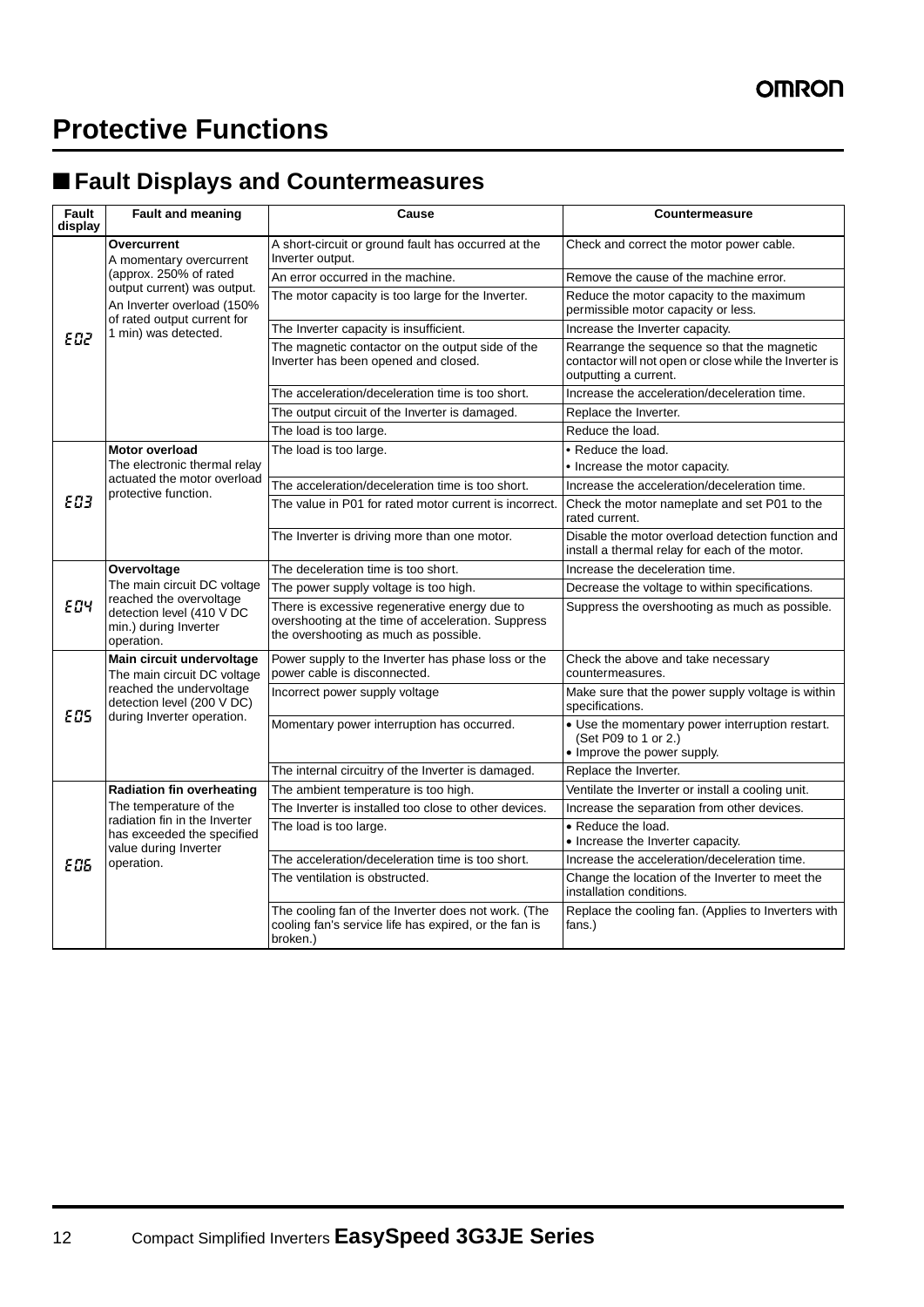| Fault<br>display | <b>Fault and meaning</b>                                                                                                     | Cause                                                                                                                            | Countermeasure                                                                                                                                                           |
|------------------|------------------------------------------------------------------------------------------------------------------------------|----------------------------------------------------------------------------------------------------------------------------------|--------------------------------------------------------------------------------------------------------------------------------------------------------------------------|
| EO7              | <b>Cooling fan fault</b><br>The cooling fan has been<br>locked (stopped) or the<br>rotation speed is down by<br>30% or more. | The cooling fan wiring has a fault.                                                                                              | Turn OFF the Inverter, remove the Inverter, and<br>check and repair the wiring.                                                                                          |
|                  |                                                                                                                              | The cooling fan is not in good condition.                                                                                        | Check and remove the foreign material or dust on<br>the fan.                                                                                                             |
|                  |                                                                                                                              | The cooling fan has a fault or has expired its service<br>life.                                                                  | Replace the fan.                                                                                                                                                         |
| E 08             | <b>Braking IGBT fault</b><br>The brake IGBT is<br>malfunctioning.                                                            | The IGBT is damaged.                                                                                                             | Turn OFF the Inverter's power supply immediately<br>and replace the Inverter.                                                                                            |
| <b>EOS</b>       | <b>Accumulated operating</b><br>time alarm                                                                                   | The Inverter's accumulated operating time has<br>reached the value set in the accumulated operating<br>time standard time (P02). | To clear this alarm, set the accumulated operating<br>time clear (P21) to ini or increase the value set for<br>the accumulated operating time standard time<br>$(PO2)$ . |
| E0 I             | <b>Memory fault</b><br>A fault was detected in the<br>Inverter's internal memory.                                            | Internal circuit fault                                                                                                           | If the fault persists even after the power has been<br>turned OFF and back ON, then replace the<br>Inverter.                                                             |
| E5E              | <b>EEPROM write error</b>                                                                                                    | A power interruption has occurred during an<br>overload.                                                                         | Turn the power supply OFF and back ON again.<br>(The immediately previous accumulated operating<br>time will not be incremented.)                                        |
| Not lit          | Power supply fault, power<br>supply undervoltage,<br>brake power supply fault,<br>or hardware error                          | No power supply is provided.                                                                                                     | Check and correct the power supply wire and<br>voltage.                                                                                                                  |
|                  |                                                                                                                              | Terminal screws are loosened.                                                                                                    | Check and tighten the terminal screws.                                                                                                                                   |
|                  |                                                                                                                              | The Inverter is damaged.                                                                                                         | Replace the Inverter.                                                                                                                                                    |